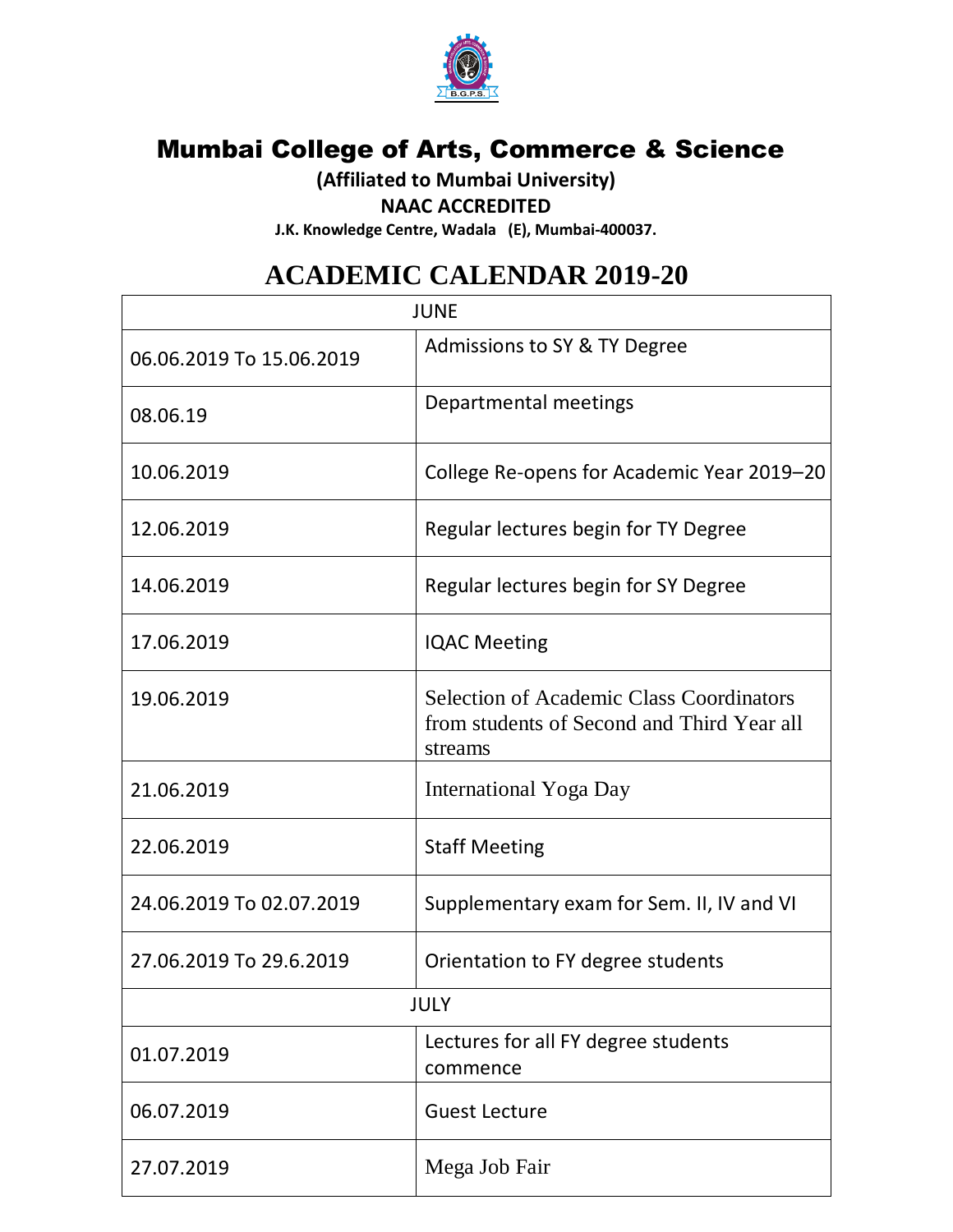| <b>AUGUST</b>            |                                                                               |  |
|--------------------------|-------------------------------------------------------------------------------|--|
| 01.08.2019               | Internship training program                                                   |  |
| 05.08.2019               | Display of July month Attendance Report of<br>all streams on the notice board |  |
| 10.08.2019               | Parents-Teachers Meeting for Second and<br>Third Year All Streams             |  |
| 12.08.2019               | Bakra-id - Holiday                                                            |  |
| 15.08.2019               | Independence day - Holiday<br>Flag Hoisting in the college at 8.00 a.m.       |  |
| 17.08.2019               | Parsi New Year - Holiday                                                      |  |
| 19.08.2019               | <b>Campus to Corporate Career Training</b><br>begins(90 days)                 |  |
| 20.08.2019 To 22.08.2018 | CA-I for all FY & SY degree (Sem-I & III)                                     |  |
| 27.08.2019 To 30.08.2019 | Seminars and Workshop on teaching and<br>learning                             |  |
| 30.08.2019               | Class coordinators Meeting with Principal/<br>Vice Principal                  |  |
| 31.08.2019               | Parents – Teachers Meeting for First Year all<br>streams                      |  |
| <b>SEPTEMBER</b>         |                                                                               |  |
| 02.09.2019 To 07.09.2019 | Ganesh Chaturthi Break (Mid Term Break)                                       |  |
| 05.09.2019               | <b>Teachers Day</b>                                                           |  |
| 07.09.2019               | Display of August month Attendance Report                                     |  |
| 10.09.2019               | Moharram - Holiday                                                            |  |
| 14.09.2019               | <b>Fresher Party</b>                                                          |  |
| 20.09.2019               | Submission of all CA-1& II marks by the<br><b>HODs to the COE</b>             |  |
| 21.09.2019               | Seminar and Alumni Meet                                                       |  |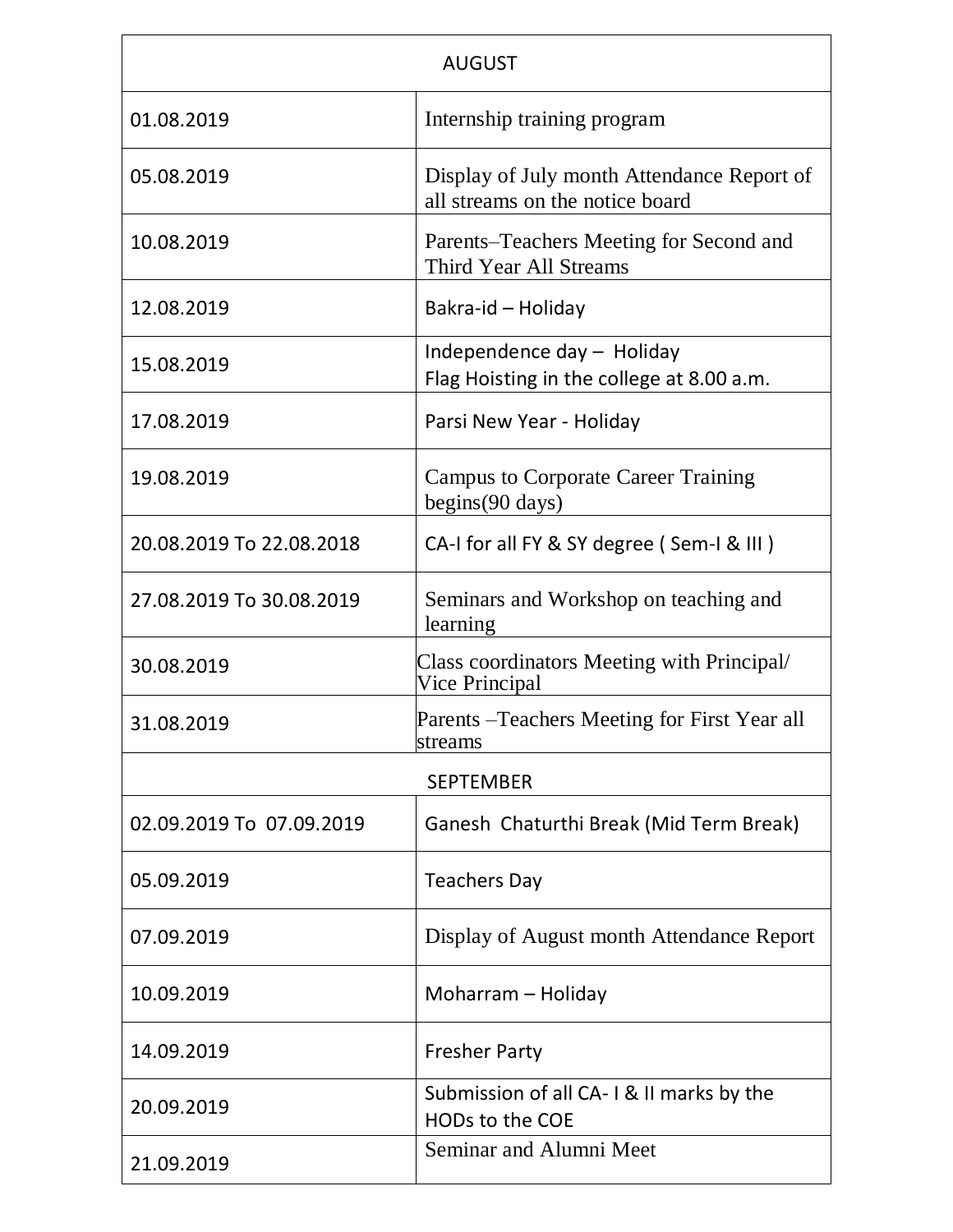| 23.09.2019               | <b>Health Awareness drive</b>                                     |  |
|--------------------------|-------------------------------------------------------------------|--|
| 25.09.2019               | Last day of Lectures for the Semesters                            |  |
| 26.09.2019               | Cleanliness drive/Swathcta abhiyaan Rally                         |  |
| 27.09.2019 To 29.09.2019 | Study Holidays, Academic & Admin Audit                            |  |
| 28.09.2019               | Departmental meetings                                             |  |
| 30.09.2019 To 16.10.2019 | Semester End Exam (SEE) begins for<br>students Sem I, III & V     |  |
|                          | <b>OCTOBER</b>                                                    |  |
| 01.10.2019 To 18.10.2019 | <b>UNIVERSITY Exams TYB.Com</b>                                   |  |
| 02.10.2019               | Mahatma Gandhi Jayanti - Holiday                                  |  |
| 05.10.2019               | Alumni Meet                                                       |  |
| 08.10.2019               | Dasara - Holiday                                                  |  |
| 15.10.2019               | <b>Students Day</b>                                               |  |
| 17.10.2019               | <b>IQAC Meeting</b>                                               |  |
| 24.10.2019               | Last day of the Term                                              |  |
| 25.10.2019 To 14.11.2019 | Diwali Break                                                      |  |
| 26.10.2019               | <b>HIV Checkup Camp community</b>                                 |  |
|                          | Service (Staff)                                                   |  |
| 27.10.2019               | Diwali (Laxmi Pujan) - Holiday                                    |  |
| 28.10.2019               | Diwali – (Bali Pratipada) Holiday                                 |  |
| <b>NOVEMBER</b>          |                                                                   |  |
| 12.11.2019               | Gurunanak Jayanti - Holiday                                       |  |
| 15.11.2019               | College Re-opens for 2 <sup>nd</sup> Term of the<br>Academic year |  |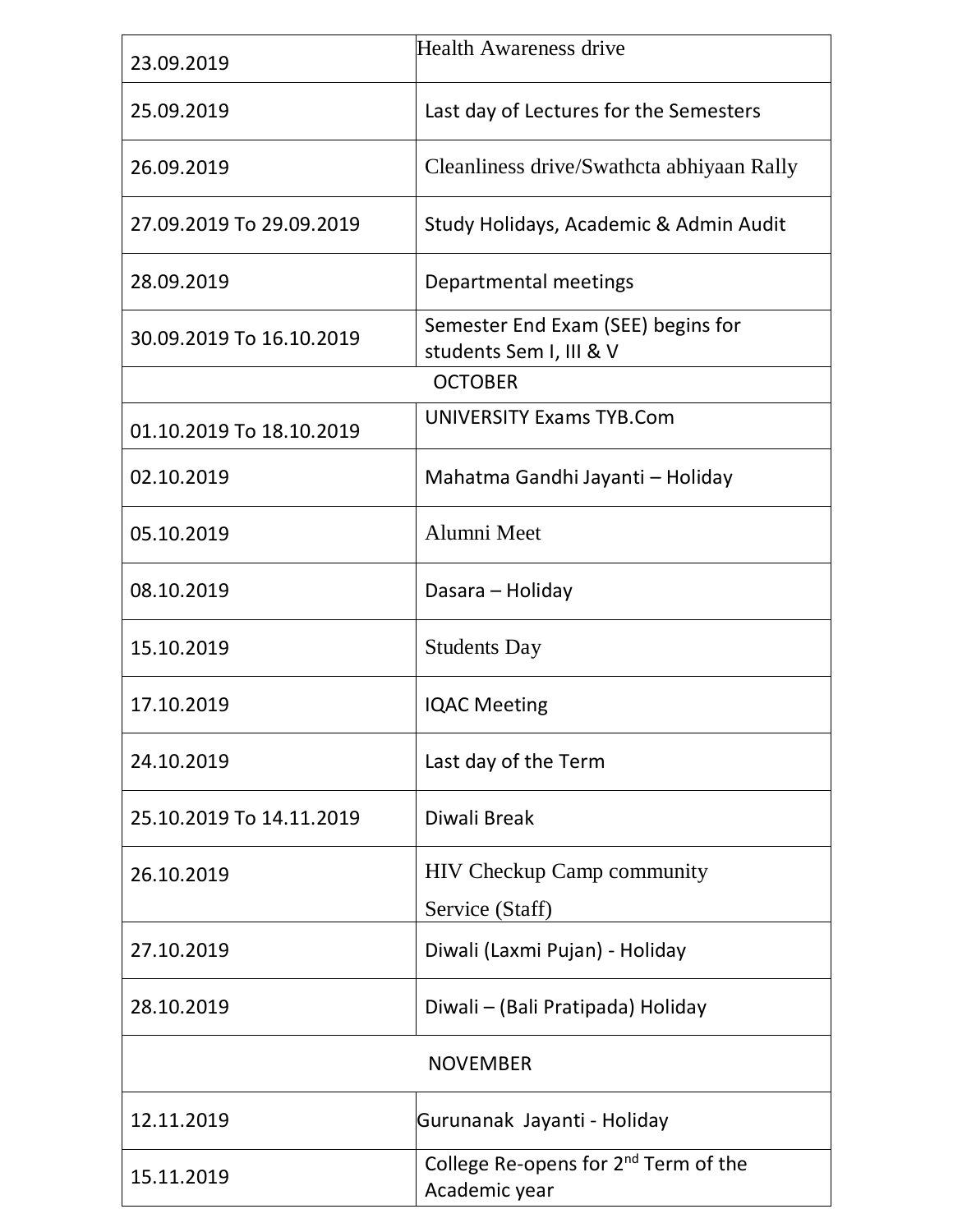| 15.11.2019 To 22.11.2019 | Semester End Exam (SEE) begins<br>for students Sem II & IV          |  |
|--------------------------|---------------------------------------------------------------------|--|
| 23.11.2019 to 30.11.2019 | Educational visits and survey                                       |  |
|                          |                                                                     |  |
| <b>DECEMBER</b>          |                                                                     |  |
|                          |                                                                     |  |
| 05.12.2019               | Workshops                                                           |  |
| 11.12.2019               | <b>IQAC Meeting</b>                                                 |  |
| 20.12.2019               | <b>CSR</b> activities (street plays on AIDS Awareness)              |  |
| 18.12.2019 to 21.12.2019 | <b>Result declaration</b>                                           |  |
| 25.12.2019               | Christmas - Holiday                                                 |  |
| 26.12.2019 To 01.01.2020 | Christmas Break (Winter Break)                                      |  |
| <b>JANUARY 2020</b>      |                                                                     |  |
| 06.01.2020 To 14.01.2020 | CA-II for all FY & SY degree (Sem-II & IV)                          |  |
| 21.01.2020               | <b>IQAC</b> meeting                                                 |  |
| 22.01.2020               | <b>Educational Tour</b>                                             |  |
| 26.01.2020               | Republic day - Holiday<br>Flag Hoisting in the college at 8.00 a.m. |  |
| <b>FEBRUARY</b>          |                                                                     |  |
| 10.02.2020               | Submission of C.A. I & II marks of Sem II & IV<br>to the COE        |  |
| 19.02.2020               | Holiday on account of Shivaji Jayanthi                              |  |
| 21.02.2020               | Holiday on account of MahaShivrathri                                |  |
| 22.02.2020               | <b>Departmental Meetings</b>                                        |  |